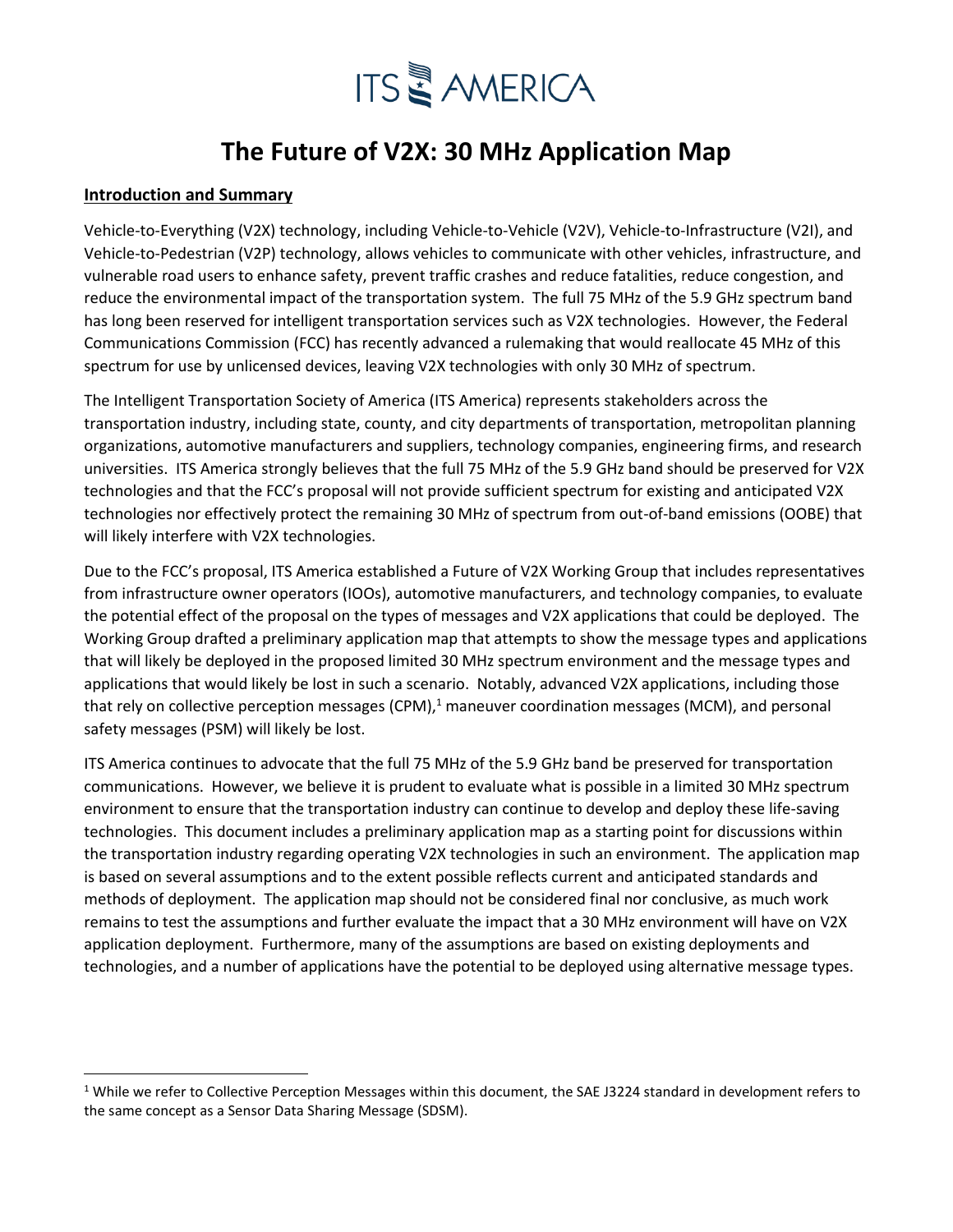## **ITS & AMERICA**

ITS America is eager to involve a broader set of transportation stakeholders in this conversation as the industry seeks to establish a path forward to realize the many safety, environmental, and economic benefits of V2X technologies.

### **FCC Actions and V2X**

In February 2020, the FCC published a Notice of Proposed Rulemaking to reallocate 45 MHz of spectrum (5.850- 5.895 GHz) in the 5.9 GHz Band for use by U-NII-4 devices, taking away the majority of the spectrum that had previously been designated for use by Vehicle-to-Everything (V2X) transportation technologies.<sup>2</sup> The proposal would leave only 30 MHz of spectrum (5.895-5.925 GHz) for V2X technologies and would require that all V2X technologies use Cellular Vehicle-to-Everything (C-V2X) technology in the future. Despite significant opposition from transportation stakeholders to the reallocation of spectrum for unlicensed devices, the FCC voted in November 2020 to issue a Final Report and Order that reallocates the lower 45 MHz.<sup>3</sup>

V2X technologies, including V2V, V2I, and V2P technologies, were initially planned to operate in 75 MHz of spectrum. While no single V2X application requires 75 MHz of spectrum, significant spectrum is required to simultaneously deploy V2X applications that require low-latency communication to prevent interference and to ensure that safety messages, sent as many as ten times per second, are effectively communicated between vehicles, infrastructure, and vulnerable road users.

If the FCC's actions to reallocate 45 MHz of spectrum for unlicensed devices are finalized, only 30 MHz of spectrum will remain for V2X applications. This requires a new analysis of the spectrum available to V2X technologies to identify which message types and applications are likely to be deployed in the limited 30 MHz spectrum environment.

### **Future of V2X in 30 MHz of Spectrum**

In 2020, ITS America convened a Future of V2X Working Group to analyze the impact of the FCC's proposal with a specific goal of identifying which V2X message types and applications would be likely to be deployed in the proposed limited 30 MHz spectrum environment. The objective was two-fold: to demonstrate the message types and safety applications that would be lost due to the FCC's spectrum reallocation and to identify a path forward for safely deploying V2X technologies.

The Working Group was comprised of stakeholders from across the transportation industry, including infrastructure owner operators (IOOs), automotive manufacturers, and technology companies directly involved in the development and deployment of V2X technologies across the country. Through this set of stakeholders, ITS America incorporated into a draft application map the perspectives of IOOs responsible for deploying roadside infrastructure technologies, automotive manufacturers responsible for deploying vehicle-based V2X technologies, and technology companies that develop and aid in the deployment of both roadside and vehiclebased V2X technologies. Notably, the Working Group included organizations both focused on DSRC technology and on C-V2X technology, and the application map reflects considerable agreement among a variety of transportation stakeholders regarding which message types and applications are likely to be deployed in 30 MHz

<sup>&</sup>lt;sup>2</sup> In the Matter of Use of the 5.850-5.925 GHz Band, ET Docket No. 19-138, Notice of Proposed Rulemaking, FCC 19-129 (rel. Dec. 17, 2019).

<sup>&</sup>lt;sup>3</sup> In the Matter of Use of the 5.850-5.925 GHz Band, ET Docket No. 19-138, First Report and Order, Further Notice of Proposed Rulemaking, and Order of Proposed Modification, FCC 20-164 (rel. Nov. 20, 2020); available here: [https://ecfsapi.fcc.gov/file/11202021603352/FCC-20-164A1.pdf.](https://ecfsapi.fcc.gov/file/11202021603352/FCC-20-164A1.pdf)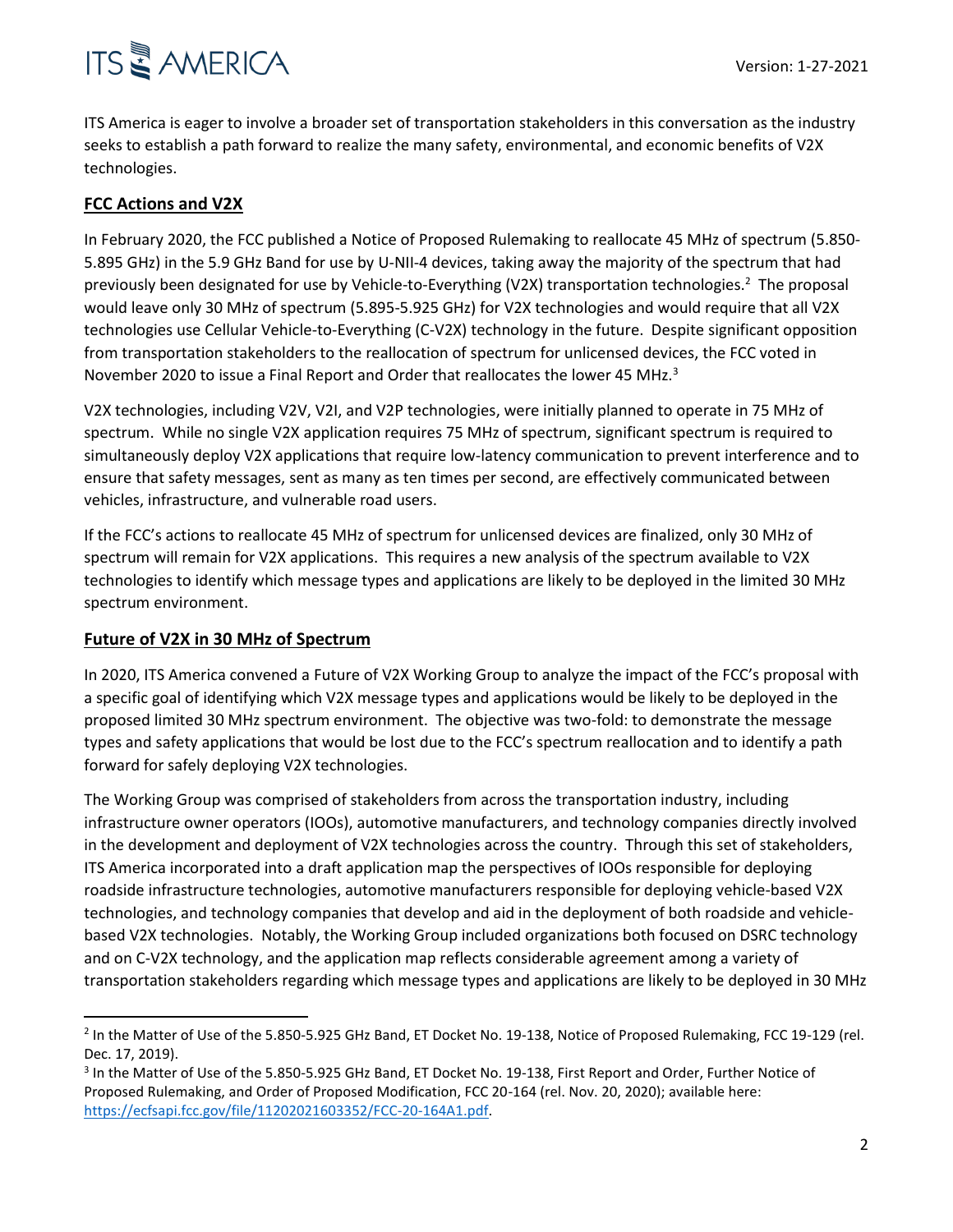## **ITS & AMERICA**

of spectrum. The perspectives and priorities of each of these stakeholders are necessary to effectively create an application map to guide the development and deployment of V2X in a 30 MHz spectrum environment.

The Working Group met regularly over the course of several months to discuss the impact that a limited 30 MHz environment would have on V2X deployment and evaluated numerous V2X applications based on several inputs: spectrum requirements, stakeholder priority, and likely safety benefit. Spectrum requirements were calculated based on assumptions about the number of vehicles within communication range, packet size, repetition rate, activity factors, spectral efficiency, and channel utilization. Stakeholder priority was assessed both through informal discussion among Working Group members and a limited survey of IOO priorities for applications. The likely safety benefit of an application was assessed through informal discussion and the National Highway Traffic Safety Administration's (NHTSA) Vehicle Safety Communications Project final report evaluating the potential safety benefits of V2X applications.<sup>4</sup> These evaluations led the Working Group to create a priority list of V2X message types and applications.

The Working Group identified numerous V2X message types and applications that are likely to be deployed in a limited 30 MHz environment, including applications dependent on the following types of messages: basic safety (BSM), intersection mapping (MAP), signal phase and timing (SPaT), traveler information (TIM), road safety (RSM), signal request (SRM), signal status (SSM), GNSS correction messages (RTCM), and probe vehicle data (PVD). These types of messages support a broad set of V2V and V2I applications, including: forward collision warning, pre-crash sensing, emergency vehicle warning and signal preemption, and infrastructure-to-vehicle warning messages. A number of these applications operate based on the same message types, allowing numerous applications to be operated without requiring additional spectrum. However, different applications using the same message types can have vastly different spectrum needs due to differing message sizes and frequency of message transmission, so there are scenarios in which some applications using the same message types could and could not be deployed. Additionally, available spectrum will be dependent in part on the number of vehicles within communication range and the types of applications operating in a given area. Because of this, it will likely be necessary to establish a scheme that prioritizes safety-critical applications while dropping non-safety-critical applications in such situations. While the application map below attempts to provide some initial prioritization, it is not intended to establish such a scheme and additional work is needed.

The Working Group also identified numerous V2X message types and applications that are unlikely to be deployed in a limited 30 MHz environment due to spectrum requirements, including applications dependent on collective perception messages (CPM), maneuver coordination messages (MCM), and personal safety messages (PSM). These types of messages support a broad set of advanced V2V, V2I, and V2P applications, including: intersection collision warnings, intersection movement assist, cooperative adaptive cruise control, and numerous pedestrian safety applications. Notably, these message types support important advanced V2X applications that are necessary to fully realize the potential transportation safety benefits of V2X technologies. These message types are vital to allow vehicles to communicate information gained from vehicle-based sensors, such as radar and lidar, to other vehicles; to provide cooperative operation among automated vehicles; and to support numerous applications intended to protect vulnerable road users such as pedestrians and bicyclists.

<sup>4</sup> Vehicle Safety Communications – Applications (VSC-A) Final Report, National Highway Traffic Safety Administration (April 2006); available at:

[https://www.nhtsa.gov/DOT/NHTSA/NRD/Multimedia/PDFs/Crash%20Avoidance/2006/Vehicle%20Safety%20Communicati](https://www.nhtsa.gov/DOT/NHTSA/NRD/Multimedia/PDFs/Crash%20Avoidance/2006/Vehicle%20Safety%20Communications%20Project%20-%20Final%20Report.pdf) [ons%20Project%20-%20Final%20Report.pdf.](https://www.nhtsa.gov/DOT/NHTSA/NRD/Multimedia/PDFs/Crash%20Avoidance/2006/Vehicle%20Safety%20Communications%20Project%20-%20Final%20Report.pdf)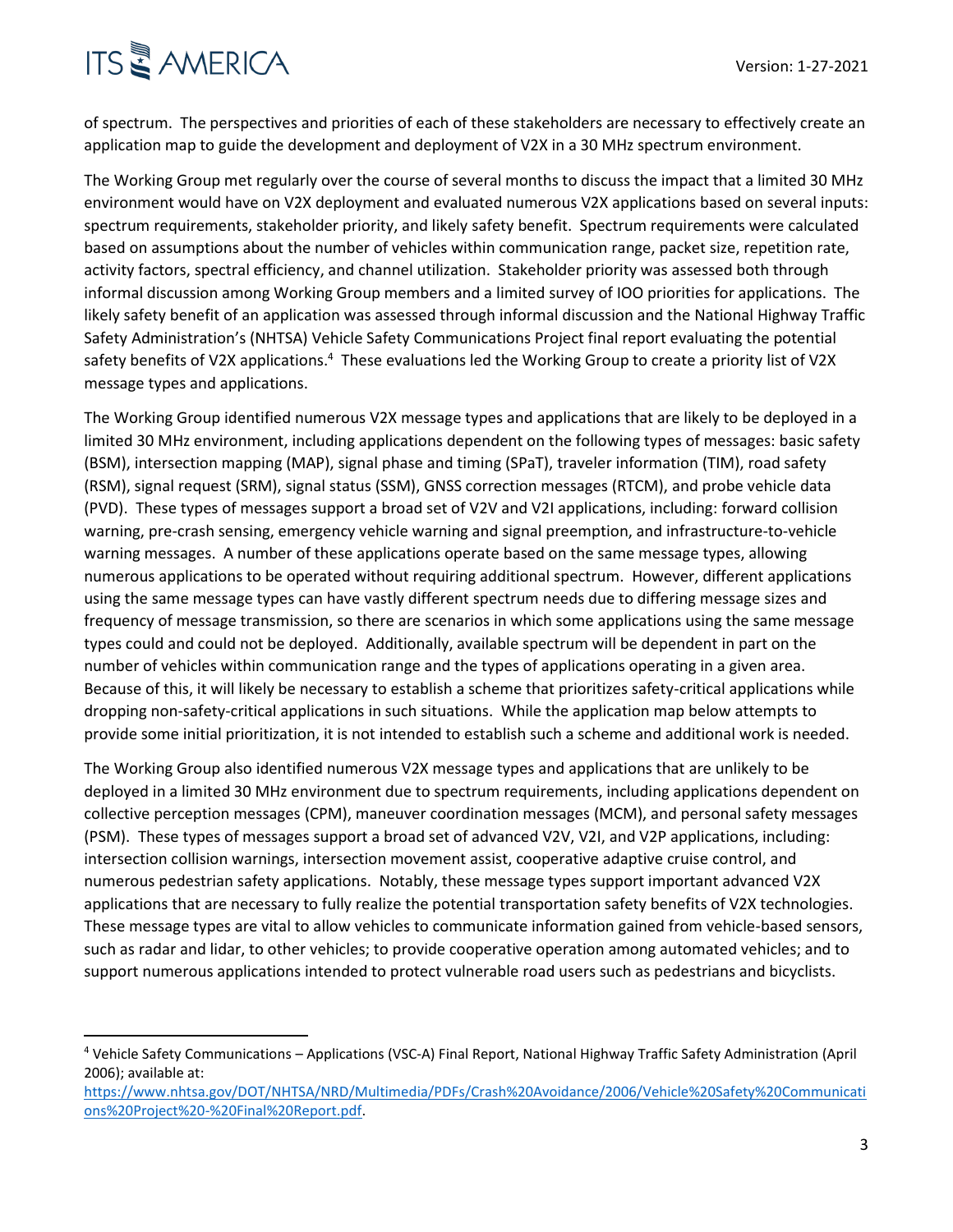

The message types and applications included in the application map below are based on conversations with industry stakeholders regarding existing V2X applications with developed standards and anticipated applications with standards that are currently in development.<sup>5</sup> It is important to note that some applications could move lists based on message type used and on in-vehicle computing abilities. Additionally, some applications will likely change as V2X standards are changed or further developed. Furthermore, the chart will likely need to be adjusted based on the results from actual deployments in the field.

### **30 MHz Application Map Chart**

| <b>V2X Application</b>                                     | 100<br><b>Priority</b> | <b>Safety</b><br><b>Priority</b> | <b>Message Used</b> |  |  |
|------------------------------------------------------------|------------------------|----------------------------------|---------------------|--|--|
| Message Types and Applications Likely in a 30 MHz Scenario |                        |                                  |                     |  |  |
| <b>Forward Collision Warning</b>                           | 5.00                   | 5                                | <b>BSM</b>          |  |  |
| Pre-Crash Sensing                                          | 4.67                   | 5                                | <b>BSM</b>          |  |  |
| <b>Cooperative Collision Warning</b>                       | 4.33                   | 5                                | <b>BSM</b>          |  |  |
| <b>Cooperative Forward Collision Warning</b>               | 4.33                   | 5                                | <b>BSM</b>          |  |  |
| Approaching Emergency Vehicle Warning                      | 4.33                   | 5                                | SRM, SSM, RSA       |  |  |
| <b>Emergency Vehicle Signal Preemption</b>                 | 4.33                   | 5                                | SRM, SSM, RSA       |  |  |
| <b>Emergency Electronic Brake Lights</b>                   | 4.33                   | 4                                | <b>BSM</b>          |  |  |
| Work Zone Traveler Information                             | 4.33                   | 4                                | <b>TIM</b>          |  |  |
| <b>Emergency Vehicle Preemption</b>                        | 4.00                   | 4                                | SRM, SSM, RSA       |  |  |
| <b>Blind Spot/Lane Change Warning</b>                      | 4.00                   | 4                                | <b>BSM</b>          |  |  |
| <b>Curve Speed Warning</b>                                 | 3.67                   | 4                                | <b>TIM</b>          |  |  |
| <b>Motorist Advisories and Warnings</b>                    | 3.67                   | 4                                | <b>TIM</b>          |  |  |
| <b>Ramp Speed Warning</b>                                  | 3.67                   | $\overline{4}$                   | <b>TIM</b>          |  |  |
| Signal Priority (transit, freight)                         | 3.67                   | 3                                | SRM, SSM, RSA       |  |  |
| Freight-Specific Dynamic Travel Planning and Performance   | 3.67                   | 2                                | <b>TIM</b>          |  |  |
| In-Vehicle Signage Warning                                 | 3.33                   | $\overline{4}$                   | <b>TIM</b>          |  |  |
| <b>SOS Services</b>                                        | 3.33                   | 4                                | <b>TIM</b>          |  |  |
| Intelligent Traffic Signal System                          | 3.33                   | 3                                | SPAT, MAP, SSM      |  |  |
| CV-Enabled Turning Movement and Intersection Analysis      | 3.33                   | 2                                | <b>BSM</b>          |  |  |
| In-Vehicle Amber Alert Warning                             | 3.33                   | 2                                | <b>TIM</b>          |  |  |
| Incident Scene Work Zone Alerts for Drivers and Workers    | 3.33                   | 2                                | <b>TIM</b>          |  |  |
| <b>Road Condition Warning</b>                              | 3.00                   | 3                                | <b>TIM</b>          |  |  |
| Post-Crash Warning                                         | 3.00                   | 3                                | <b>BSM</b>          |  |  |
| Eco-Cooperative Adaptive Cruise Control                    | 3.00                   | $\overline{2}$                   | <b>BSM</b>          |  |  |
| Eco-Approach and Departure at Signalized Intersections     | 3.00                   | $\overline{2}$                   | BSM, SPAT, MAP      |  |  |
| <b>Probe-Enabled Traffic Monitoring</b>                    | 3.00                   | $\overline{2}$                   | <b>PVD</b>          |  |  |
| <b>Eco-Traffic Signal Timing</b>                           | 3.00                   | 2                                | SPAT, MAP           |  |  |
| Spot Weather Impact Warning                                | 3.00                   | 2                                | <b>TIM</b>          |  |  |
| Do Not Pass Warning                                        | 2.67                   | 3                                | <b>BSM</b>          |  |  |
| <b>Truck Height Detection</b>                              | 2.67                   | 3                                | BSM, TIM            |  |  |

<sup>&</sup>lt;sup>5</sup> Many of the application standards used in our analysis are available at here: <https://local.iteris.com/cvria/html/applications/applications.html> an[d https://local.iteris.com/arc](https://local.iteris.com/arc-it/html/servicepackages/servicepackages-areaspsort.html)[it/html/servicepackages/servicepackages-areaspsort.html.](https://local.iteris.com/arc-it/html/servicepackages/servicepackages-areaspsort.html)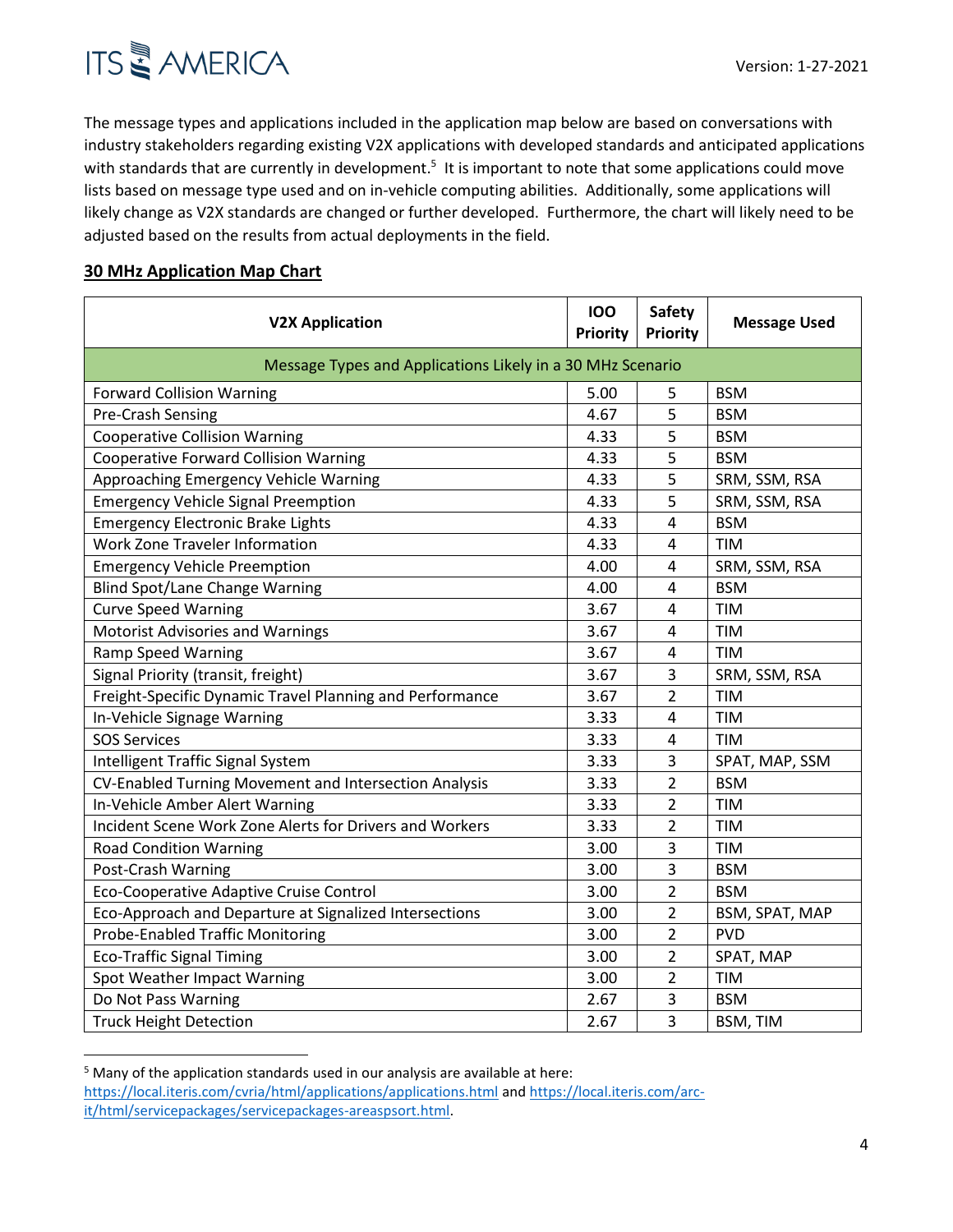

| <b>V2X Application</b>                                           | 100<br><b>Priority</b> | <b>Safety</b><br><b>Priority</b> | <b>Message Used</b> |  |  |
|------------------------------------------------------------------|------------------------|----------------------------------|---------------------|--|--|
| Weather Response Traffic Information                             | 2.67                   | 3                                | <b>TIM</b>          |  |  |
| Emergency Communication, Perception Sharing, and Evacuation      | 2.67                   | 3                                | <b>TIM</b>          |  |  |
| <b>Eco-Speed Harmonization</b>                                   | 2.67                   | $\overline{2}$                   | <b>BSM</b>          |  |  |
| <b>Connected Eco-Driving</b>                                     | 2.67                   | 2                                | TIM                 |  |  |
| Dynamic Eco-Routing (light vehicle, transit, freight)            | 2.67                   | 2                                | <b>TIM</b>          |  |  |
| <b>Eco-ICM Decision Support System</b>                           | 2.67                   | 2                                | <b>TIM</b>          |  |  |
| <b>Cooperative Glare Reduction</b>                               | 2.33                   | 2                                | <b>BSM</b>          |  |  |
| <b>Eco-Lanes Management</b>                                      | 2.33                   | 2                                | <b>TIM</b>          |  |  |
| <b>Eco-Ramp Metering</b>                                         | 2.33                   | $\mathbf{1}$                     | <b>TIM</b>          |  |  |
| <b>CV-Enabled Origin-Destination Studies</b>                     | 2.33                   | 1                                | <b>BSM</b>          |  |  |
| <b>Adaptive Headlamp Aiming</b>                                  | 2.00                   | 2                                | <b>BSM</b>          |  |  |
| Vehicle Classification, Perception Sharing-based Traffic Studies | 2.00                   | 1                                | <b>BSM</b>          |  |  |
| <b>Smart Truck Parking</b>                                       | 2.00                   | 1                                | <b>TIM</b>          |  |  |
| <b>Eco-Smart Parking</b>                                         | 1.67                   | 1                                | <b>TIM</b>          |  |  |
| <b>Eco-Traveler Information</b>                                  | 1.67                   | 1                                | TIM                 |  |  |
| Message Types and Applications Unlikely in a 30 MHz Scenario     |                        |                                  |                     |  |  |
| <b>Intersection Collision Warning</b>                            | 5.00                   | 5                                | ICA, CPM            |  |  |
| Highway/Railroad Collision Warning                               | 4.67                   | 5                                | ICA, CPM            |  |  |
| <b>Work Zone Warning</b>                                         | 4.67                   | 4                                | RSA, TIM, PSM       |  |  |
| Wrong Way Driver Warning                                         | 4.33                   | 5                                | RSA, TIM            |  |  |
| <b>Emergency Electronic Brake Lights</b>                         | 4.33                   | 5                                | ICA, CPM            |  |  |
| Mobile Accessible Pedestrian Signal System                       | 4.33                   | 5                                | ICA, CPM            |  |  |
| Pedestrian in Signalized Crosswalk Warning (transit)             | 4.33                   | 5                                | PSM, ICA, CPM       |  |  |
| <b>Pedestrian Crossing Information</b>                           | 4.33                   | 5                                | PSM, TIM            |  |  |
| <b>Road Condition Warning</b>                                    | 4.33                   | 4                                | <b>RSA</b>          |  |  |
| <b>Queue Warning</b>                                             | 4.33                   | 3                                | <b>RSA</b>          |  |  |
| <b>Traffic Signal Violation Warning</b>                          | 4.33                   | 3                                | RSA, ICA, CPM       |  |  |
| <b>Blind Merge Warning</b>                                       | 4.00                   | 5                                | ICA, CPM            |  |  |
| Left Turn Assist                                                 | 4.00                   | 4                                | ICA, CPM            |  |  |
| <b>Stop Sign Violation Warning</b>                               | 4.00                   | 3                                | RSA, ICA, CPM       |  |  |
| Cooperative Adaptive Cruise Control                              | 4.00                   | 2                                | ICA, CPM            |  |  |
| Cooperative Vehicle-Highway Automation System (Platoon)          | 4.00                   | $\overline{2}$                   | ICA, CPM            |  |  |
| <b>Intersection Movement Assist</b>                              | 3.67                   | 4                                | ICA, CPM            |  |  |
| Advanced Traveler Information System                             | 3.67                   | 4                                | <b>PVD</b>          |  |  |
| Reduced Speed/Work Zone Warning                                  | 3.67                   | 3                                | TIM, RSA            |  |  |
| Left Turn Assistant                                              | 3.67                   | 3                                | ICA, CPM            |  |  |
| <b>Blind Spot Warning</b>                                        | 3.67                   | 3                                | ICA, CPM            |  |  |
| Vehicle Turning Right in Front of Bus (transit)                  | 3.00                   | 3                                | ICA, TIM, SRM, SSM  |  |  |
| <b>Highway Merge Assistant</b>                                   | 3.00                   | 3                                | ICA, CPM            |  |  |
| Lane Change Warning                                              | 3.00                   | 3                                | ICA, CPM            |  |  |
| <b>Dynamic Speed Harmonization</b>                               | 3.00                   | $\overline{2}$                   | ICA, CPM            |  |  |
| Incident Scene Pre-Arrival Staging Guidance for Emergency        | 3.00                   | $\overline{2}$                   | ICA, CPM, TIM       |  |  |
| Responders                                                       |                        |                                  |                     |  |  |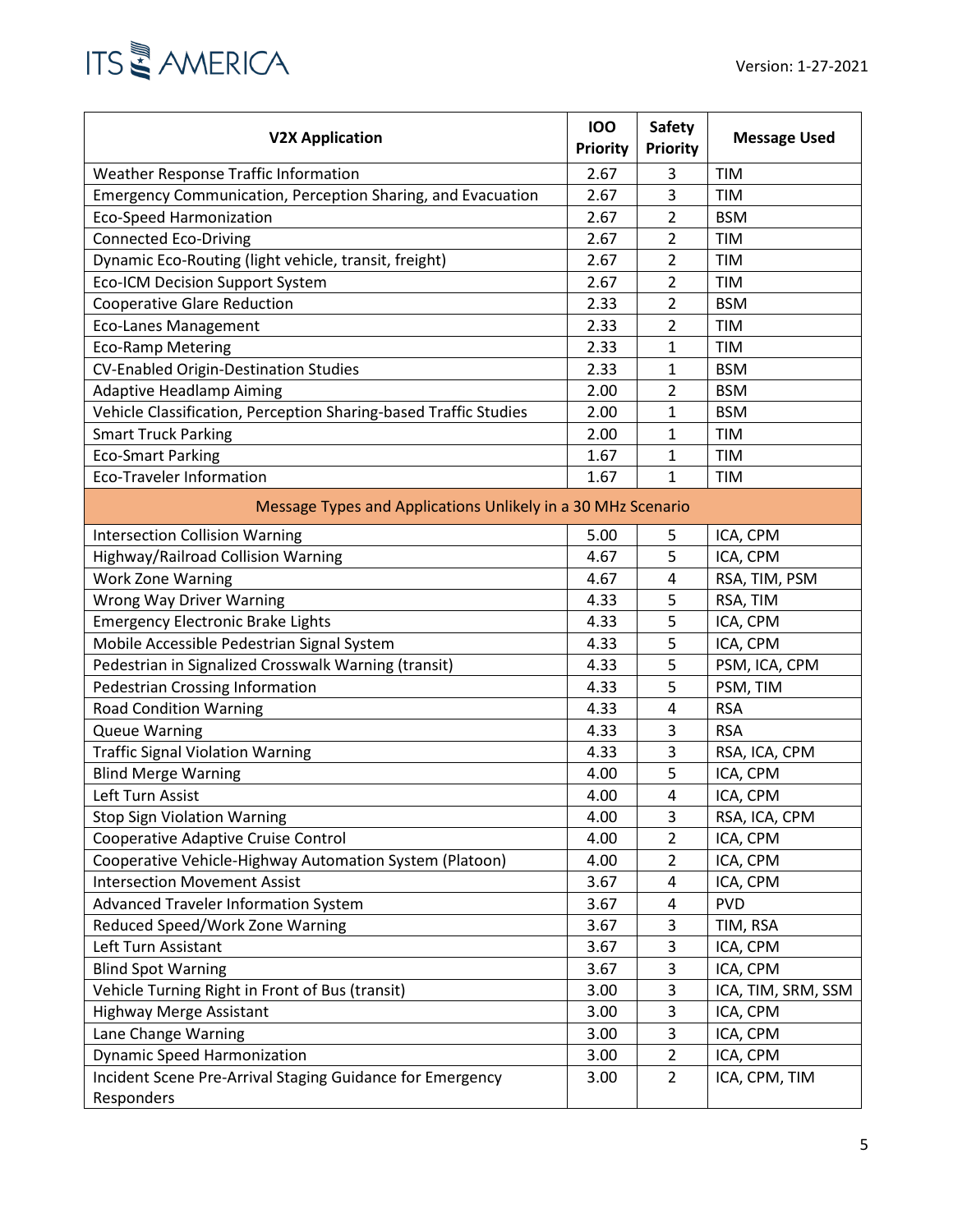

| <b>V2X Application</b>                                      | 100<br><b>Priority</b> | <b>Safety</b><br><b>Priority</b> | <b>Message Used</b> |
|-------------------------------------------------------------|------------------------|----------------------------------|---------------------|
| Probe-based Pavement Maintenance                            | 3.00                   | 1                                | TIM, RSA            |
| Vehicle-to-Vehicle Road Feature Notification and Perception | 2.67                   | 4                                | <b>RSA</b>          |
| Sharing                                                     |                        |                                  |                     |
| Low Bridge Warning                                          | 2.67                   | 3                                | TIM, RSA            |
| <b>Stop Sign Movement Assist</b>                            | 2.67                   | 3                                | ICA, CPM            |
| <b>Visibility Enhancer</b>                                  | 2.67                   | 2                                | ICA, CPM            |
| <b>Connection Protection</b>                                | 2.67                   | $\mathfrak{p}$                   | 1609                |
| <b>Eco-Traffic Signal Priority</b>                          | 2.67                   | 2                                | SRM, SSM, RSA       |
| Low Parking Structure Warning                               | 2.00                   | 3                                | <b>RSA</b>          |
| <b>Dynamic Transit Operations</b>                           | 2.00                   | 1                                | SRM, SSM, RSA       |
| <b>Dynamic Ridesharing</b>                                  | 1.67                   | 1                                | <b>RSA</b>          |

### **Remaining Concern: Interference**

It is important to note that this application map is based on a 30 MHz spectrum environment that is not encumbered by interference from out-of-band emissions from adjacent spectrum bands. For the remaining 30 MHz to be effectively utilized, interference from unlicensed devices operating in the lower 45 MHz of the 5.9 GHz band or in the 6 GHz band must be mitigated.

During the FCC rulemaking notice and comment process, transportation stakeholders across the industry raised concerns regarding unlicensed device power limits and the potential for harmful interference in the remaining 30 MHz. Preliminary technical assessments related to the FCC's proposal show that it would likely result in harmful interference that may render effective operations of V2X technologies in the 30 MHz difficult, if not impossible.<sup>6</sup> While the FCC has adopted power limits for indoor unlicensed devices operating in the lower 45 MHz, the power limits and associated interference issues for outdoor unlicensed devices are the subject of a Further Notice of Proposed Rulemaking.<sup>7</sup> It is incumbent that the FCC work with USDOT and the transportation industry to ensure that the remaining 30 MHz is free of interference and usable for V2X technologies.

### **Next Steps and Additional Questions**

While the Future of V2X Working Group completed an initial evaluation of which V2X message types and applications are likely or unlikely to be deployed within a limited 30 MHz spectrum environment, additional steps must be undertaken to continue the development of this application map.

<sup>6</sup> USDOT Preliminary Technical Assessment (Dec. 6, 2019); available at:

[https://www.transportation.gov/sites/dot.gov/files/docs/research-and-technology/360181/oobe-energy-59-safety-band](https://www.transportation.gov/sites/dot.gov/files/docs/research-and-technology/360181/oobe-energy-59-safety-band-final-120619.pdf)[final-120619.pdf.](https://www.transportation.gov/sites/dot.gov/files/docs/research-and-technology/360181/oobe-energy-59-safety-band-final-120619.pdf) CAMP LLC Cellular V2X Device-to-Device Communication Consortium: C-V2X Performance Assessment Project Task 8: Assessment of WiFi Interference to C-V2X Communication Based on Proposed FCC 5.9 GHz NPRM (April 15, 2020); available at[: https://pronto-core-cdn.prontomarketing.com/2/wp-content/uploads/sites/2896/2020/04/CAMP-](https://pronto-core-cdn.prontomarketing.com/2/wp-content/uploads/sites/2896/2020/04/CAMP-CV2X_Project_Task_8_Final_04242020.pdf)[CV2X\\_Project\\_Task\\_8\\_Final\\_04242020.pdf.](https://pronto-core-cdn.prontomarketing.com/2/wp-content/uploads/sites/2896/2020/04/CAMP-CV2X_Project_Task_8_Final_04242020.pdf)

<sup>&</sup>lt;sup>7</sup> Transportation stakeholders have voiced significant concern with both the adopted power limits for indoor unlicensed devices and the anticipated power limits for outdoor unlicensed devices.